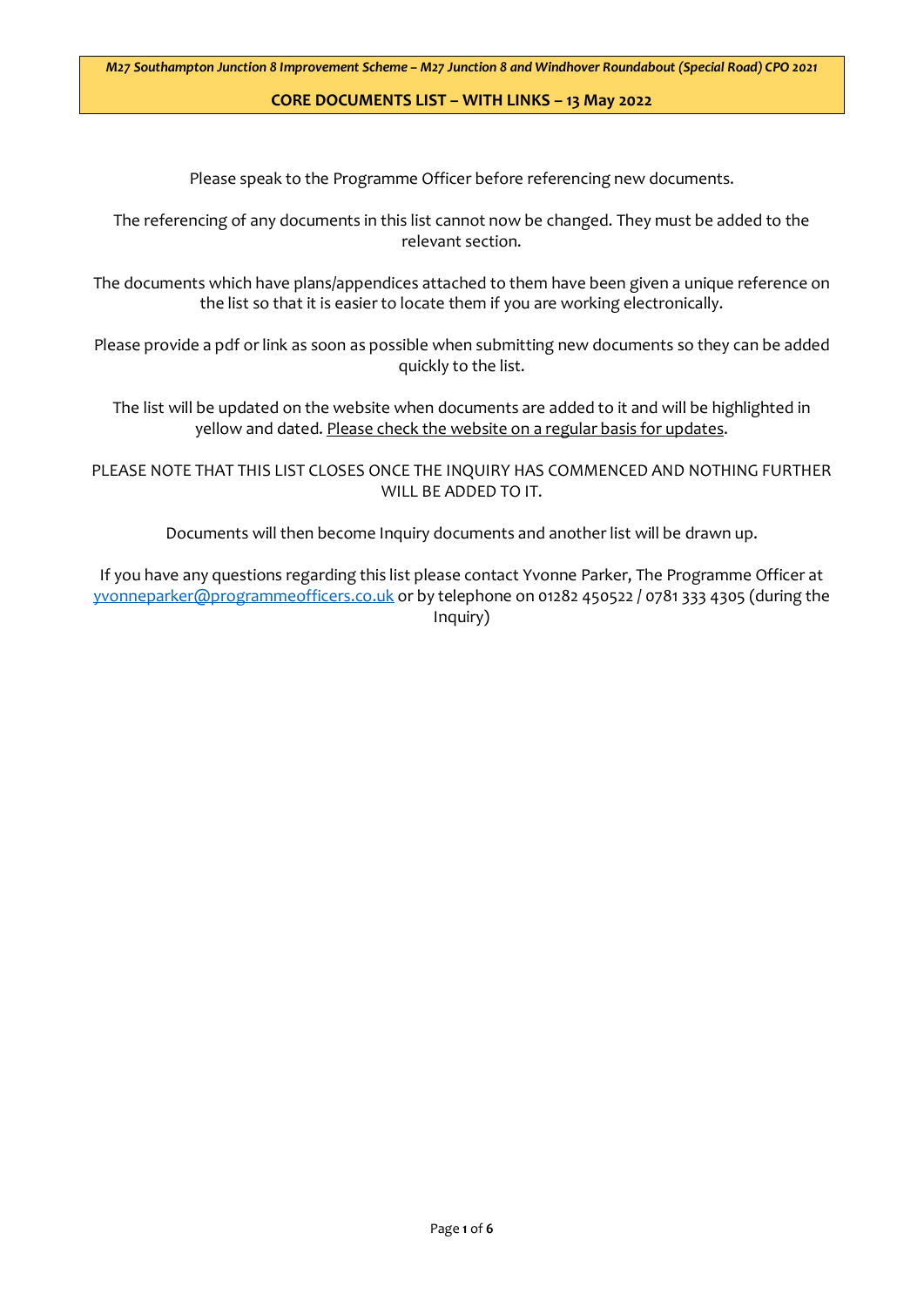| Ref                      | <b>Name of Document</b>                                                                                                                                                                                               | Comments/<br>submitted |
|--------------------------|-----------------------------------------------------------------------------------------------------------------------------------------------------------------------------------------------------------------------|------------------------|
|                          | <b>SECTION A - Made orders and design</b>                                                                                                                                                                             |                        |
| A.1                      | The Highways England (M27 Southampton Junction 8                                                                                                                                                                      |                        |
|                          | Improvement Scheme - M27 Junction 8 and Windhover                                                                                                                                                                     |                        |
|                          | Roundabout) (Special Road) Compulsory Purchase Order                                                                                                                                                                  |                        |
|                          | 2021 (the "CPO") Order and Schedule                                                                                                                                                                                   |                        |
| A.2                      | The Highways England (M27 Southampton Junction 8                                                                                                                                                                      |                        |
|                          | Improvement Scheme - M27 Junction 8 and Windhover                                                                                                                                                                     |                        |
|                          | Roundabout) (Special Road) Compulsory Purchase Order                                                                                                                                                                  |                        |
|                          | 2021 (the "CPO") Plans                                                                                                                                                                                                |                        |
| A.3                      | The Highways England (M27 Southampton Junction 8                                                                                                                                                                      |                        |
|                          | Improvement Scheme M27 Junction 8 and Windhover                                                                                                                                                                       |                        |
|                          | Roundabout) (Special Road) (Side Roads) Order 2021 (the<br>"SRO")                                                                                                                                                     |                        |
| <u>A.4</u>               | Notice of making the Compulsory Purchase Order                                                                                                                                                                        |                        |
| <u>A.5</u>               | Notice of making the Side Roads Order                                                                                                                                                                                 |                        |
| A.6                      | General Arrangement Engineering Drawing (Stage 3)                                                                                                                                                                     |                        |
|                          | HE551514-BAM-HGN-ZZ-DR-CH-50008                                                                                                                                                                                       |                        |
|                          |                                                                                                                                                                                                                       |                        |
| A.7                      | <b>Statement of Reasons</b>                                                                                                                                                                                           |                        |
| <u>A.8</u>               | Statement of Case of National Highways                                                                                                                                                                                |                        |
| <u>A.9</u>               | General Arrangement Engineering Drawing (Stage 5)                                                                                                                                                                     |                        |
|                          | HE551514-SWE-HGN-ZZ-DR-CH-50001-5 DRAFT                                                                                                                                                                               |                        |
| A.10                     | Details of Design Changes between PCF Stage 3 and Stage 5                                                                                                                                                             |                        |
|                          | HE551514-SWE-HGN-ZZ-RP-ZX-50001                                                                                                                                                                                       |                        |
| A.11                     | Current and proposed maintenance plans                                                                                                                                                                                |                        |
| <u>A.12</u>              | Jurisdiction of highways - current and post construction                                                                                                                                                              |                        |
| A.13                     | Schedule of scheme drawings clarifying the                                                                                                                                                                            | 21/2/22                |
|                          | relevance/evolution of Core Documents A.6, A.9, A.10<br><b>SECTION B - Environmental Assessment</b>                                                                                                                   |                        |
| B.1                      |                                                                                                                                                                                                                       |                        |
|                          | Environmental Assessment Report Highways England - PCF<br>Stage 3 Environmental Assessment Report (27 January 2020))                                                                                                  |                        |
| B.2                      | <b>Environmental Assessment Appendices</b>                                                                                                                                                                            |                        |
| <b>B.3</b>               | Environmental Impact Assessment - Notice of Determination                                                                                                                                                             |                        |
|                          |                                                                                                                                                                                                                       |                        |
|                          |                                                                                                                                                                                                                       |                        |
|                          | Flood Risk Assessment                                                                                                                                                                                                 |                        |
| <b>B.6</b>               | Flood Compensation Areas Technical Note                                                                                                                                                                               |                        |
|                          |                                                                                                                                                                                                                       |                        |
|                          | Proposed Link Road Development                                                                                                                                                                                        |                        |
| <b>B.8</b>               | Outline Environmental Management Plan                                                                                                                                                                                 |                        |
| <b>B.9</b>               | URBEXT2000 - A new FEH catchment descriptor: Calculation,                                                                                                                                                             |                        |
|                          | dissemination and application. R&D Technical Report                                                                                                                                                                   |                        |
|                          | FD1919/TR, Department of Environment Food and Rural                                                                                                                                                                   |                        |
|                          | Affairs                                                                                                                                                                                                               |                        |
| <b>B.10</b>              |                                                                                                                                                                                                                       |                        |
|                          |                                                                                                                                                                                                                       |                        |
| <u>B.4</u><br>B.5<br>B.7 | Environmental Masterplan Sheets 1 and 2, and Amended to<br>suit Flood Compensation areas)<br>Flood Attenuation Technical Note: Further Modelling of<br>Road Safety Audit 1 (HE551514-JAC-GEN-PCF3 SS1-HS-ZS-<br>0003) |                        |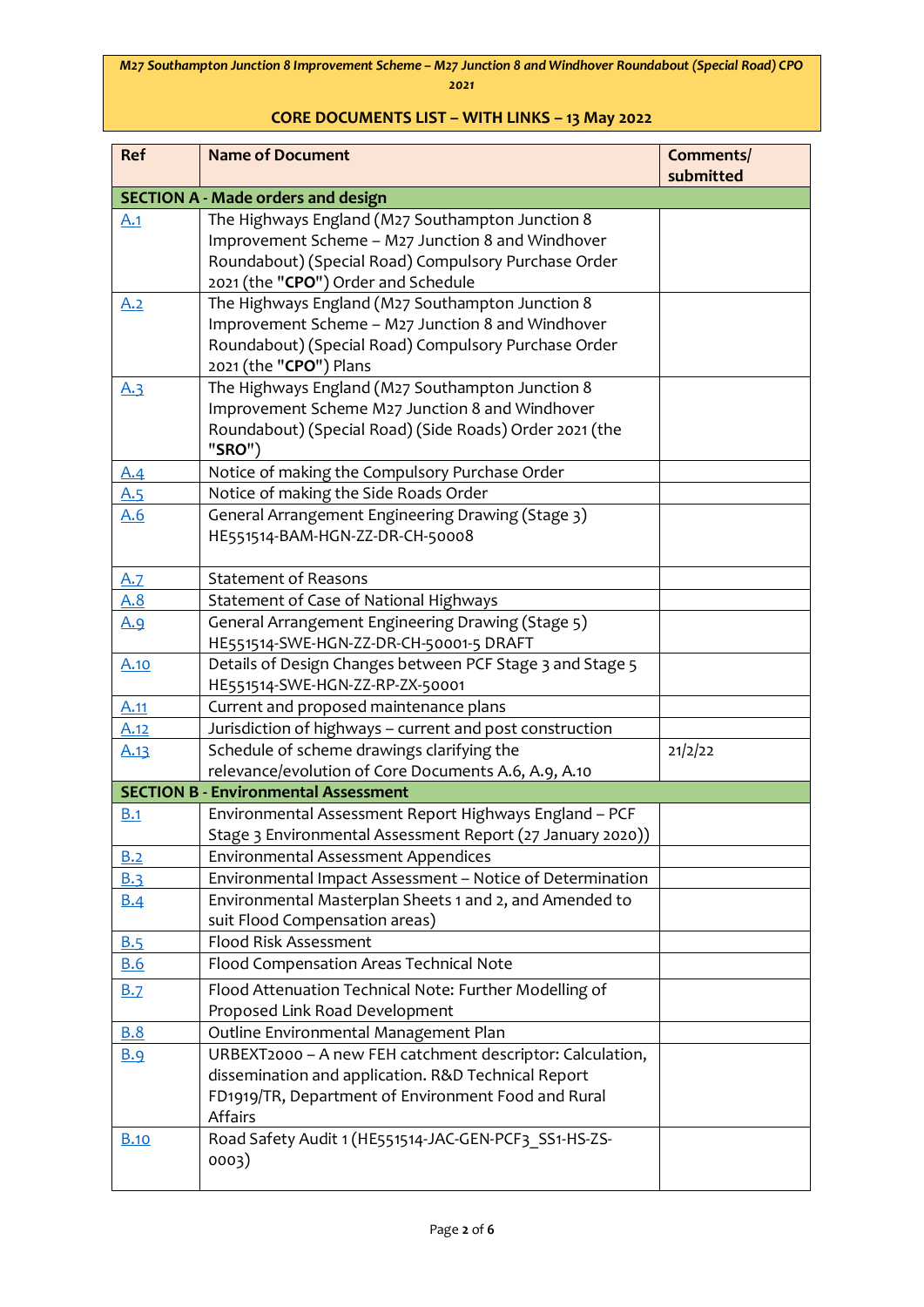| <b>Ref</b>     | <b>Name of Document</b>                                                                    | Comments/<br>submitted |
|----------------|--------------------------------------------------------------------------------------------|------------------------|
|                | <b>SECTION B - Environmental Assessment</b>                                                |                        |
| <b>B.11</b>    | Stage 3 Transport Forecasting Package (HE551514-JAC-GEN-                                   |                        |
|                | PCF3 SS1-RP-TR-0006)                                                                       |                        |
| <b>B.12</b>    | Stage 3 Transport Model Package (HE551514-JAC-GEN-                                         |                        |
|                | PCF3 SS1-RP-TR-0005)                                                                       |                        |
| B.13           | WINFAP 4 Urban Adjustment Procedures                                                       |                        |
| B.14           | <b>EIA Screening Determination</b>                                                         |                        |
| B.15           | Stage 5 Air Quality Technical Note                                                         |                        |
| <b>B.16</b>    | Stage 5 Noise Technical Note                                                               |                        |
| B.17           | Addendum report to the Flood Risk Assessment                                               |                        |
| <b>B.18</b>    | Highways Agency - Solent to Midlands Route Strategy                                        |                        |
|                | Evidence Report, (April 2014)                                                              |                        |
| <b>B.19</b>    | Highways England - PCF Stage 2 Environmental Assessment                                    |                        |
|                | Report (February 2018)                                                                     |                        |
| <b>B.20</b>    | Flood model files (zip file)                                                               |                        |
| <b>B.21</b>    | Details of Highway Design Changes (Traffic Impacts)                                        |                        |
|                | HE551514-SWE-INP-ZZ-RP-TR-50002                                                            |                        |
| <b>B.22</b>    | Stage 4 (incorporating Stage 5) Transport Model Package<br>HE551514-SWE-TEC-ZZ-RP-TR-50002 |                        |
|                | Stage 4 (incorporating Stage 5) Transport Forecasting                                      |                        |
| <b>B.23</b>    | Package HE551514-SWE-TEC-ZZ-RP-TR-50003                                                    |                        |
| B.24           | Stage 4 (incorporating Stage 5) Economic Appraisal Package                                 | 25/10/21               |
|                | HE551514-SWE-TEC-ZZ-RP-TR-50004                                                            |                        |
| <b>B.25</b>    | Phase 1 Habitat Map HE551514-BAM-EBD-ZZ-DR-EG-0001 rev                                     | 25/10/21               |
|                | Po <sub>1</sub>                                                                            |                        |
| <b>B.26</b>    | DMRB Environmental Assessment Sensitivity Test Technical                                   | 25/10/21               |
|                | Note HE551514-JAC-EGN-PCF3 SS1-RP-LE-0006                                                  |                        |
| B27            | Walking, Cycling & Horse-riding Review                                                     | 6/12/21                |
| <b>B28</b>     | Walking, Cycling & Horse-riding Assessment                                                 | 6/12/21                |
|                | SECTION C - Consultation documents, documents previously on deposit                        |                        |
| C.1            | Report on Public Consultation                                                              |                        |
| C.2            | Preferred Route Announcement brochure                                                      |                        |
| C <sub>3</sub> | Technical Appraisal Report (Highways England - PCF Stage 1                                 |                        |
|                | Technical Appraisal Report (November 2016)                                                 |                        |
| C.4            | Scheme Assessment Report                                                                   |                        |
|                | <b>SECTION D - Core Legislation</b>                                                        |                        |
| <u>D.1</u>     | Highways Act 1980                                                                          |                        |
| <u>D.2</u>     | The Acquisition of Land Act 1981                                                           |                        |
| <u>D.3</u>     | The European Convention on Human Rights (as amended)                                       |                        |
| D.4            | Human Rights Act 1998                                                                      |                        |
| D.5            | New Roads and Street Works Act 1991                                                        |                        |
| D.6            | The Town and Country Planning Act 1990                                                     |                        |
| D.7            | Water Resources Act 1991                                                                   |                        |
| <u>D.8</u>     | Land Drainage Act 1991                                                                     |                        |
| <u>D.9</u>     | The Planning Act 2008                                                                      |                        |
| D.10           | Flood and Water Management Act 2010                                                        |                        |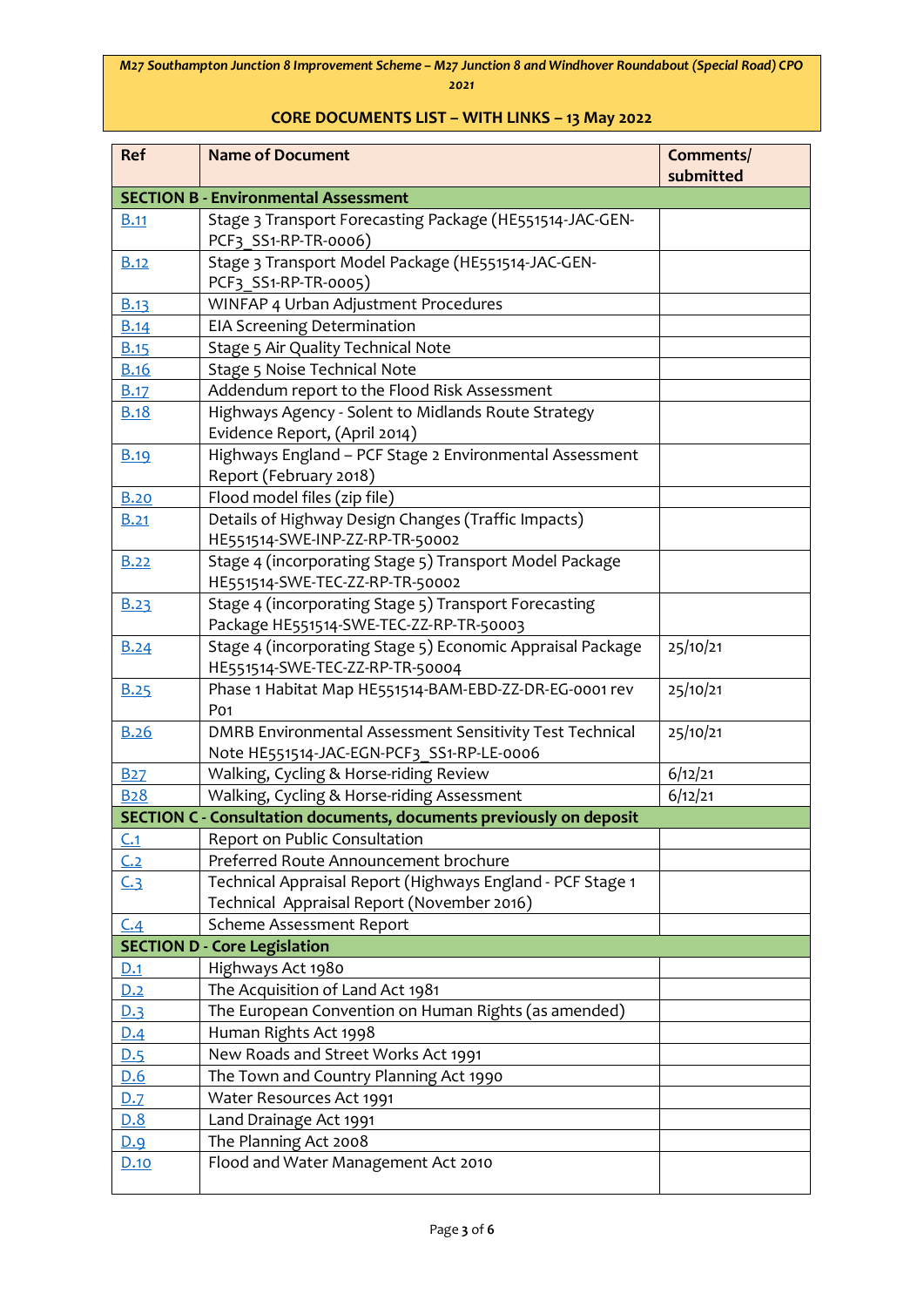| Ref         | <b>Name of Document</b>                                     | Comments/<br>submitted |
|-------------|-------------------------------------------------------------|------------------------|
|             | <b>SECTION E - Rules and Regulations</b>                    |                        |
| E.1         | The Highways (Inquiries Procedure) Rules 1994               |                        |
| E.2         | The Compulsory Purchase (Inquiries Procedure) Rules 2007    |                        |
| E.3         | The Town and Country Planning (General Permitted            |                        |
|             | Development) (England) Order 2015                           |                        |
|             | <b>SECTION F - National Planning Policy and Guidance</b>    |                        |
| F.1         | National Planning Policy Framework (NPPF) (2021) DCLG       |                        |
|             | Department for Communities and Local Government             |                        |
| <u>F.2</u>  | National Networks National Policy Statement (NNNPS) (2014)  |                        |
| E.3         | Department for Transport (DfT) Road Investment Strategy 1   |                        |
|             | (2014)                                                      |                        |
| E.4         | Department for Transport (DfT) Road Investment Strategy 2   |                        |
|             | (2020)                                                      |                        |
| E.5         | Highways England Strategic Business Plan 2020-2025          |                        |
| F.6         | Road to Good Design published by Highways England in 2018   |                        |
| E.7         | Highways England Delivery Plan 2015 - 2020                  |                        |
| F.8         | Highways England Delivery Plan 2020 - 2025                  |                        |
| <u>F.9</u>  | Design Manual for Roads and Bridges (DMRB) Link only        |                        |
| <b>F.9a</b> | DMRB LA 113 revision 1 Road drainage and the water          |                        |
|             | environment                                                 |                        |
| F.9b        | DMRB CD 356 revision 1 Design of highway structures for     |                        |
|             | hydraulic action                                            |                        |
| F.9c        | DMRB CG 501 - revision 2 Design of highway drainage systems |                        |
| F.9d        | DMRB LA 108 - revision 1 Biodiversity                       |                        |
| F.9e        | DMRB LA 111 - revision 2 Noise and vibration                |                        |
| E.9f        | DMRB LD 117 Landscape design                                |                        |
| F.9g        | DMRB LA 107 revision 2 Landscape and visual effects         |                        |
| F.9h        | IAN 135/10 Landscape and Visual Effects Assessment          | 22/10/21               |
|             | (Highways Agency, 2010)                                     |                        |
|             | DMRB Volume 11, Section 3, Part 4 Ecology and Nature        | 1/11/21                |
| F.9j        | Conservation                                                |                        |
|             | IAN 130/10, Ecology and Nature Conservation: Criteria for   | 1/11/21                |
| <u>F.9k</u> | Impact Assessment                                           |                        |
|             | DMRB HD 213/11, Volume 11, Section 3, Part 7 - Noise and    | 1/11/21                |
| F.9m        | Vibration HD213/11 - Revision 1                             |                        |
| <u>Fgn</u>  | DMRB CD 127 - Cross-sections and headrooms,                 | 1/11/21                |
| <b>F.10</b> | Department for Transport (DfT) Transport Investment         |                        |
|             | Strategy - Moving Britain Ahead July 2017                   |                        |
| E.11        | Solent to Midlands Route Strategy Study (2017)              |                        |
| F.12        | Transforming Solent Economic Plan                           |                        |
| F.13        | Guidance on compulsory purchase process and the Crichel     |                        |
|             | Down Rules                                                  |                        |
| F.14        | Planning Policy Statement 25 (2006)                         |                        |
| E.15        | Planning Practice Guidance: Flood Risk and Coastal Change   |                        |
|             | (last accessed 18.10.21)                                    |                        |
| F.16        | A Green Future: Our 25 Year Plan to Improve the             |                        |
|             | Environment (2018)                                          |                        |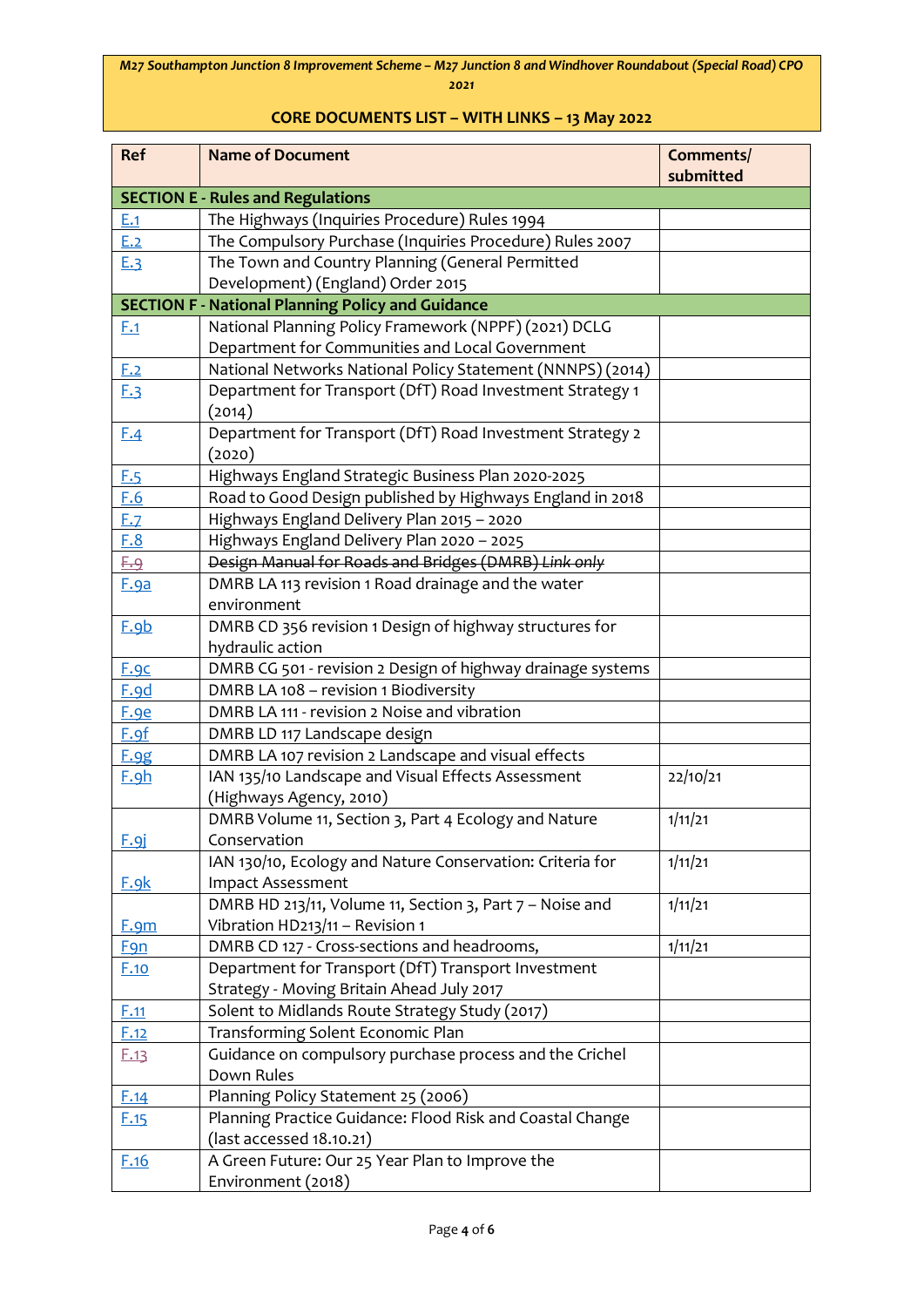| Ref               | <b>Name of Document</b>                                             | Comments/<br>submitted |
|-------------------|---------------------------------------------------------------------|------------------------|
|                   | <b>SECTION F - National Planning Policy and Guidance</b>            |                        |
| F.17              | National Planning Policy Framework (2019)                           |                        |
| F.18              | Flood and Coastal Erosion Risk Management Policy                    |                        |
|                   | Statement (July 2020)                                               |                        |
|                   |                                                                     |                        |
| E.19              | Flood and Coastal Erosion Risk Management Strategy for              |                        |
|                   | England (July 2020)                                                 |                        |
| F.20              | Draft Hants CC Local Flood and Water Management Strategy            |                        |
|                   | (2020)                                                              |                        |
| F.21              | Draft Eastleigh Surface Water Management Plan                       |                        |
| F.22              | Department for Environment, Food and Rural Affairs "Non             |                        |
|                   | Statutory Technical Standards for Sustainable Drainage              |                        |
|                   | Systems" (March 2015)                                               |                        |
| E.23              | The Solent to Midlands Route Strategy Study (Highways               |                        |
|                   | England, 2015)                                                      |                        |
| E.24              | Flood risk assessments: climate change allowances (2017)            |                        |
| E.25              | Environment Agency Flood Estimation Guidelines (2020)               |                        |
| F.26              | The Revitalised Flood Hydrograph Model, ReFH 2: Technical           |                        |
|                   | Guidance (2015)                                                     |                        |
| F.27              | DfT Transport Analysis Guidance (TAG) (last accessed<br>18.10.21)   |                        |
| F.28              | Natural England Guidance Note: European Protected Species           | 1/11/21                |
|                   | and the Planning Process. Natural England's Application of          |                        |
|                   | the 'Three Tests' to Licence Applications                           |                        |
|                   | <b>SECTION G - Local and Regional Planning and Policy documents</b> |                        |
| G.1               | Adopted Eastleigh Borough Local Plan Review Saved Policies          |                        |
|                   | 2001-2011                                                           |                        |
| G.2               | Emerging Eastleigh Borough Local Plan 2016-36                       |                        |
| <u>G.3</u>        | Hampshire County Council Local Transport Plan 2011 - 2031           |                        |
| G.4               | Southampton Council Local Transport Strategy 2015-18                |                        |
| $\underline{G.5}$ | Connected Southampton Transport Strategy 2040                       |                        |
| G.6               | Planning Permission reference O/13/73700 Site Location Plan         |                        |
| G.7               | Planning Permission reference F/17/81809 Drainage Site              |                        |
|                   | Layout (17053-2400 Rev P3)                                          |                        |
| G.8               | Eastleigh Borough Council, Biodiversity Supplementary               |                        |
|                   | Planning Document (adopted December 2009)                           |                        |
| G.9               | Biodiversity Action Plan for Eastleigh Borough 2012-2022            |                        |
| G.10              | Planning Permission reference F/17/81809 Proposed Link              | 22/11/21               |
|                   | Road Alignment Drawing No. ITB13373-GA-005 rev D dated 21           |                        |
|                   | February 2018                                                       |                        |
| G.11              | Planning Permission reference F/17/81809 Landscape                  | 22/11/21               |
|                   | Proposals Plan Drawing No. DD130L05 rev B dated 22 August           |                        |
|                   | 2017                                                                |                        |
| G.12              | The Local Landscape Character Areas for Eastleigh Borough           | 22/11/21               |
|                   | (Eastleigh Borough Council, 2011): Area 11: M27 Corridor            |                        |
|                   | Partnership for Urban South Hampshire Strategic Flood Risk          | 1/11/21                |
| G.13              | Assessment (SFRA) (December 2007)                                   |                        |